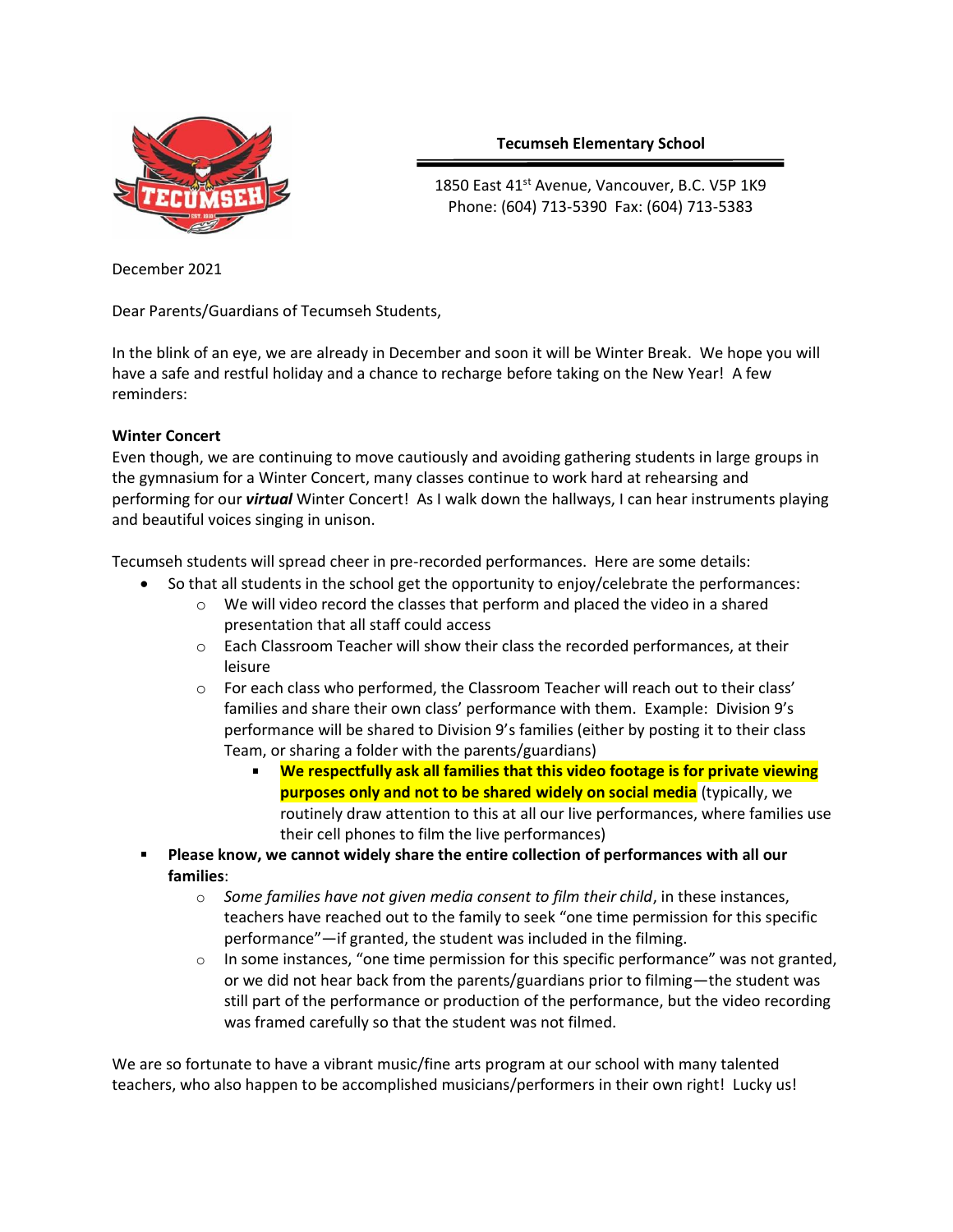#### **Lost and Found**

Please encourage your child(ren) to check the Lost and Found for their items. The Lost and Found is located at the bottom of the stairs in front of the Main Office. All items will be packed and donated before we head into Winter Break at the end of day on December 17<sup>th</sup>.

### **In the event of poor weather/snow closure**

By 6:00 am, the VSB will post information about snow closure on its website at [www.vsb.bc.ca](http://www.vsb.bc.ca/) and will inform local media stations, including:

- CKNW (980 AM)
- CBC (690 AM, 105.7 FM)
- CJVB (1470 AM)
- CFHG (96.1 FM)
- CKWX (1130 AM)
- BCTV/Global (Cable channel 11)
- CITY TV (Cable channel 13)

Please check the VSB website or listen to the radio/TV stations listed above to learn about **school closures (poor weather situations).** Please do not call media stations to inquire about school closures/snow days.

#### **The Spirit of Giving is alive and well at Tecumseh!**

Division 2 (Ms. Harris) is coordinating a school-wide Socks, Toques and Gloves drive. This winter, Tecumseh wants to give a little warmth to people in need. They are collecting **NEW:**

- long, warm socks,
- toques
- mittens/gloves

Division 2 will be donating these items to the Residents of the Downtown Eastside and Fraser Valley Relief efforts.

Students can bring donations to their classrooms from November 29 to December 10.

It feels good to give to those in need.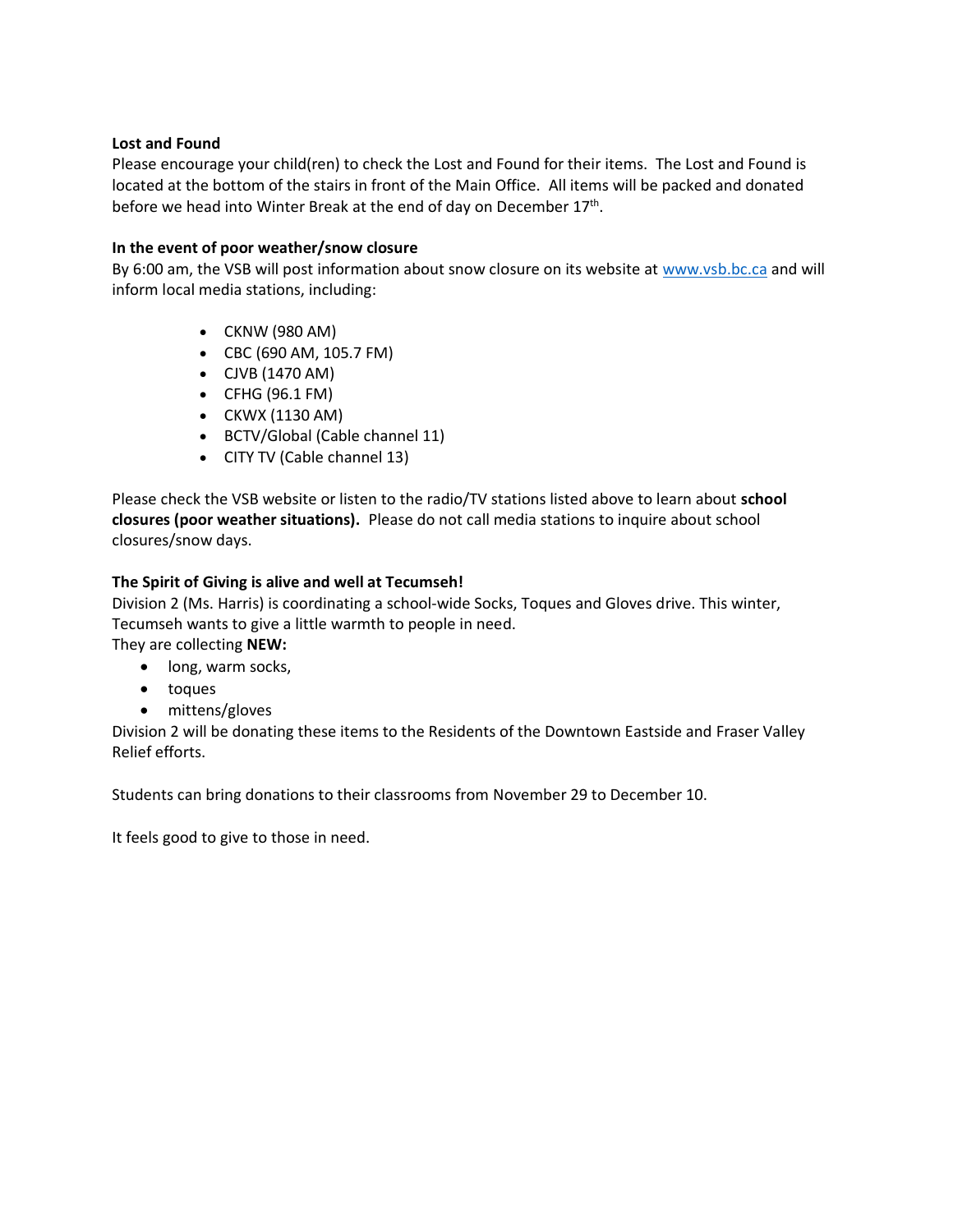### **International Travel and the Daily Health Check**

If you are planning to travel internationally over the Winter Break, please ensure you review the attached Daily Health Check (per Province of British Columbia). Here is a *screenshot* of the pertinent information:

| <b>INTERNATIONAL TRAVEL:</b>                                            | <b>WHAT TO DO</b>                                                                                                                                                                         |
|-------------------------------------------------------------------------|-------------------------------------------------------------------------------------------------------------------------------------------------------------------------------------------|
| Have you returned from travel<br>outside Canada in the last 14<br>days? | If yes:<br>Fully vaccinated students, staff and other adults who have travelled<br>outside of Canada may qualify for the fully vaccinated traveller<br>exemption.                         |
|                                                                         | Students, staff and other adults who are not fully vaccinated and have<br>travelled outside of Canada CANNOT attend school for 14 days after<br>arrival, as part of federal requirements. |

Please note, *the image above is a screenshot*, and the hyperlinks are live and clickable in the attachment for more information from relevant government websites.

## **The Tecumseh Spirit Committee Important Dates!**

The Tecumseh Spirit Committee is alive and well at Tecumseh! Facilitated by Ms. Prior and Ms. Collins, the Spirit Committee is comprised of volunteer intermediate students. They have created some fun theme days for student participation. Participation is always optional and at each student's comfort level. The upcoming themes are as follows:

- Monday, December 13<sup>th</sup>—Red and Green Day
- Tuesday, December 14<sup>th</sup>—Santa/Festive Hat Day
- Wednesday, December  $15<sup>th</sup>$  White Out Wednesday (wear your white clothing!)
- Thursday, December 16<sup>th</sup>—New Year's Eve Thursday! (Party clothes, bling bling, 2022-wear)
- Friday, December 17<sup>th</sup>—Long Winter's Nap Friday (Pyjama Day!)

We are appreciative of the leadership of our students and staff around helping to bringing positive spirit to our school. Tecumseh is a wonderful place to be.

# **Reporting Student Absences/Safe Arrival**

If your child(ren) will be away from school (illness, doctor's appointment, etc.), please notify the Safe Arrival Absence Reporting line: 604-713-5159 (School code 83) or the school office at 604-713-5390. **Please refrain from emailing the classroom teacher** of your child(ren)'s absence as sometimes, the classroom teacher is absent themselves, and the office is not notified, resulting in Ms. Mason (Ms. CiCi/Cecilia) calling home to verify the absence of your child(ren). **The best way to notify the school that your child(ren) will be away is to call the Safe Arrival Absence Reporting line.**

#### **Traffic around Tecumseh**

Thank you, to all the parents/guardians who are heeding the No Stopping signage around the school and parking a bit further away to walk with their child(ren) at drop-off and pick-up times! We appreciate your efforts to keep the area immediately adjacent to Tecumseh a safe zone, free of cars.